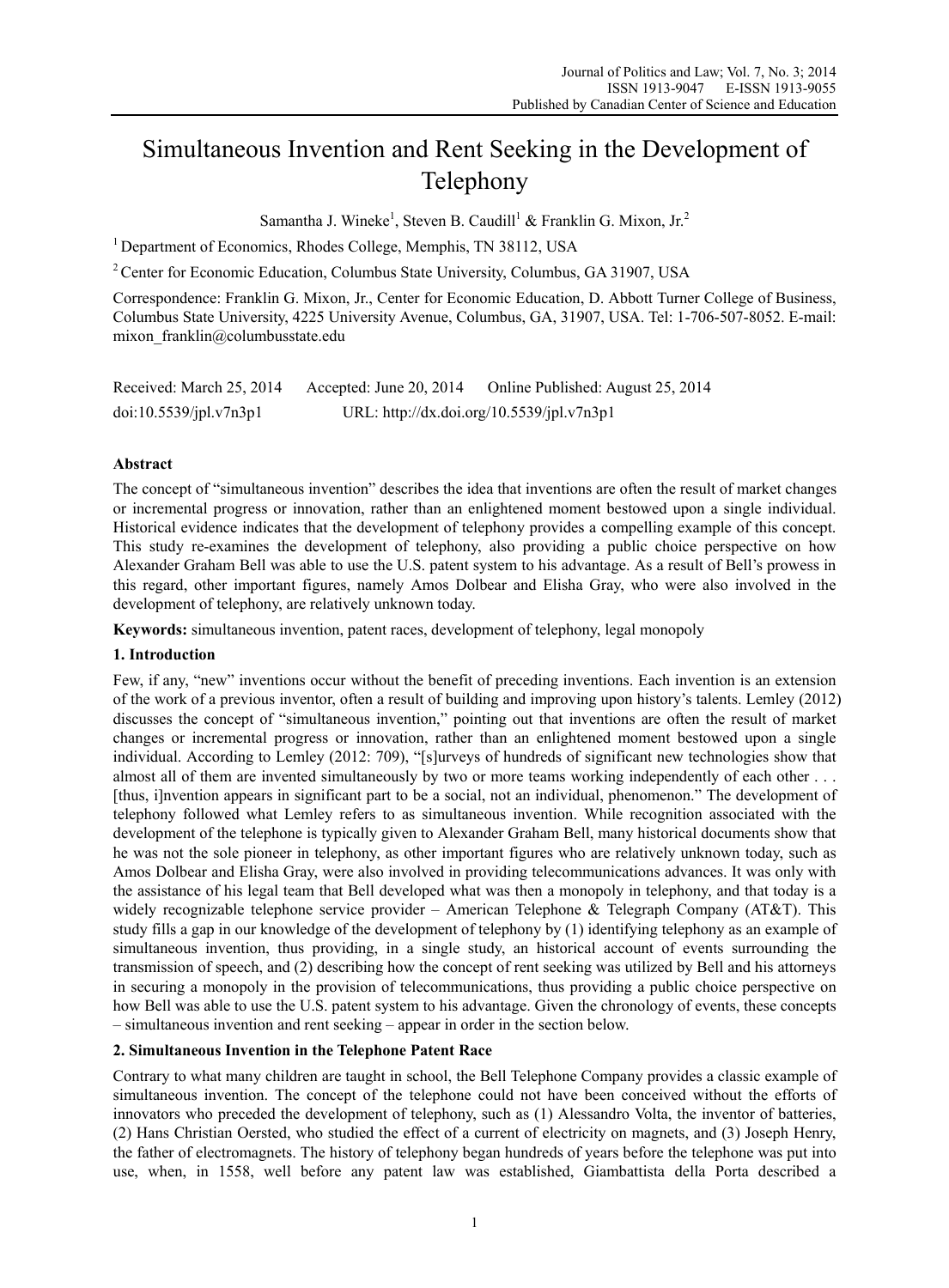#### "sympathetic telegraph" (Dolbear, 1963: 116).

#### *2.1 Setting the Stage: Patent and Antitrust Law in the U.S.*

In 1788 the United States formally adopted patent law within the *U.S. Constitution*, wherein Article I, Section 8, describes exclusive rights given to inventors in order to "promote the Progress of Science and [the] useful Arts." It was not until 1836, however, that the Patent and Trademark Office was created, allowing for more careful observation of patent laws (Durham, 2004). The main purpose of the development of patent laws was to ensure that sole inventors were given, in the form of limited monopoly, sufficient incentives to develop new products, thus leading to more inventions than would have occurred in the absence of a limited monopoly (Devlin, 2009). Antitrust law had also begun to develop in the 1800s, when monopolies became widespread. While antitrust and patent laws appear to oppose one another, they were intended to create a balance between innovation and competition. As Letwin (1965) indicates, developing a legal structure that would create such a balance proved to be difficult.

While antitrust laws were still being developed in the U.S., the idea of a speaking telephone continued to form and spread throughout both the U.S. and Europe. In 1837, Charles Page invented a telephone that transmitted sounds through a tuning fork. Between 1849 and 1851, several individuals (e.g., Meucci, Petrina, Cushman, and Farrar) claimed invention of sound-transmitting instruments, including some that were capable of transmitting musical tones electrically. Three years later, in 1854, Charles Bourseul described an invention that transmitted speech, while in 1860, Sir Charles Wheatstone was granted a British patent for his invention of "musical pipes for free tongues [that] are acted on by wind" (Dolbear, 1963: 117). More widely-known inventors in this field include Johann Phillip Reis and Hermann von Helmholtz. In 1860, Reis used Page's aforementioned receiver and magnetic induction to create an instrument that transmitted speech electrically. Two years later, in 1862, von Helmholtz authored a book that explained how electricity could be used to transmit speech (Dolbear, 1963).

### *2.2 The Race is Joined: Dolbear, Gray and Bell Compete for a Telephone Patent*

It was in 1865 that Amos Dolbear considered the idea of developing a telegraph that replaced batteries with permanent magnets. The following year, S.N. Yeates created a telephone, but its faint sounds proved unfit for practical use (Dolbear, 1963). In 1867, famous inventor Elisha Gray began to conceive the idea of a harmonic telegraph, but decided to concentrate on tasks he considered more important (Gray, 1878). The most well-known inventor of the telephone, Bell, claims his revelation came in 1870, when he thought of creating a telegraph to communicate messages simultaneously over a single circuit (Dolbear, 1963). Soon after, the telephone became the object of a "patent race." Rather than inventions taking place sporadically every few years, inventors were taking rapid strides in the development of the telephone, with patent applications being filed every time progress was made in the endeavor. Lemley (2012) argues that one reason the government allowed so many patents to be issued – about 200,000 per year – is that it promoted a patent race, which involves competition, as several inventors try to speed up the process of invention in order to gain exclusive rights to the ultimate product. Many of the inventions that are regaled throughout history, such as the steam engine, cotton gin, telegraph, sewing machine, light bulb, automobile, and airplane, involved simultaneous invention, yet those who won the individual patent races also garnered most, if not all, of the fame (Lemley, 2012). The development of telephony followed a similar path.

The competitors that are the main focus of this study are Bell, Gray, and Dolbear. The latter was, in 1873, experimenting with sound, electricity, and permanent magnets in an effort to convert sound vibrations into electricity. Dolbear in fact wrote specifically about a "vibratory current in a closed circuit originated by sound vibrations" (Dolbear, 1879). In April of 1874, Gray filed his first patent application for a series of transmitters that tuned to different pitches, and in May of 1874 he demonstrated his instruments to the Western Union Telegraph Company (Dolbear, 1963).<sup>1</sup> In the summer of 1874, Bell explained his idea of a harmonic-multiple telegraph to two men: Gardiner Greene Hubbard, a lawyer, and Thomas Sandars (Dolbear, 1963). They formed an agreement in which Hubbard and Sanders would fund Bell, and the three would divide equally any profits from Bell's inventions. Bell was given the aid of a student, Thomas Watson, who provided electrical knowledge, while his benefactors funded a small workshop wherein Bell could experiment (Dolbear, 1963).

Bell needed Watson's assistance in getting his harmonic telegraph invention into shape, which he believed would send six messages simultaneously over wire (Watson, 1915). Watson took charge of the project. Bell believed that the missing piece required to finish this product was a current that undulated in waves – more simply put, he needed sound vibrations. It was at the same time that he developed the idea of a talking telegraph. As Bell described, "[i]f I could make a current of electricity vary in its intensity, precisely as the air varies in density during the production of sound, I should be able to transmit speech telegraphically (Watson, 1915: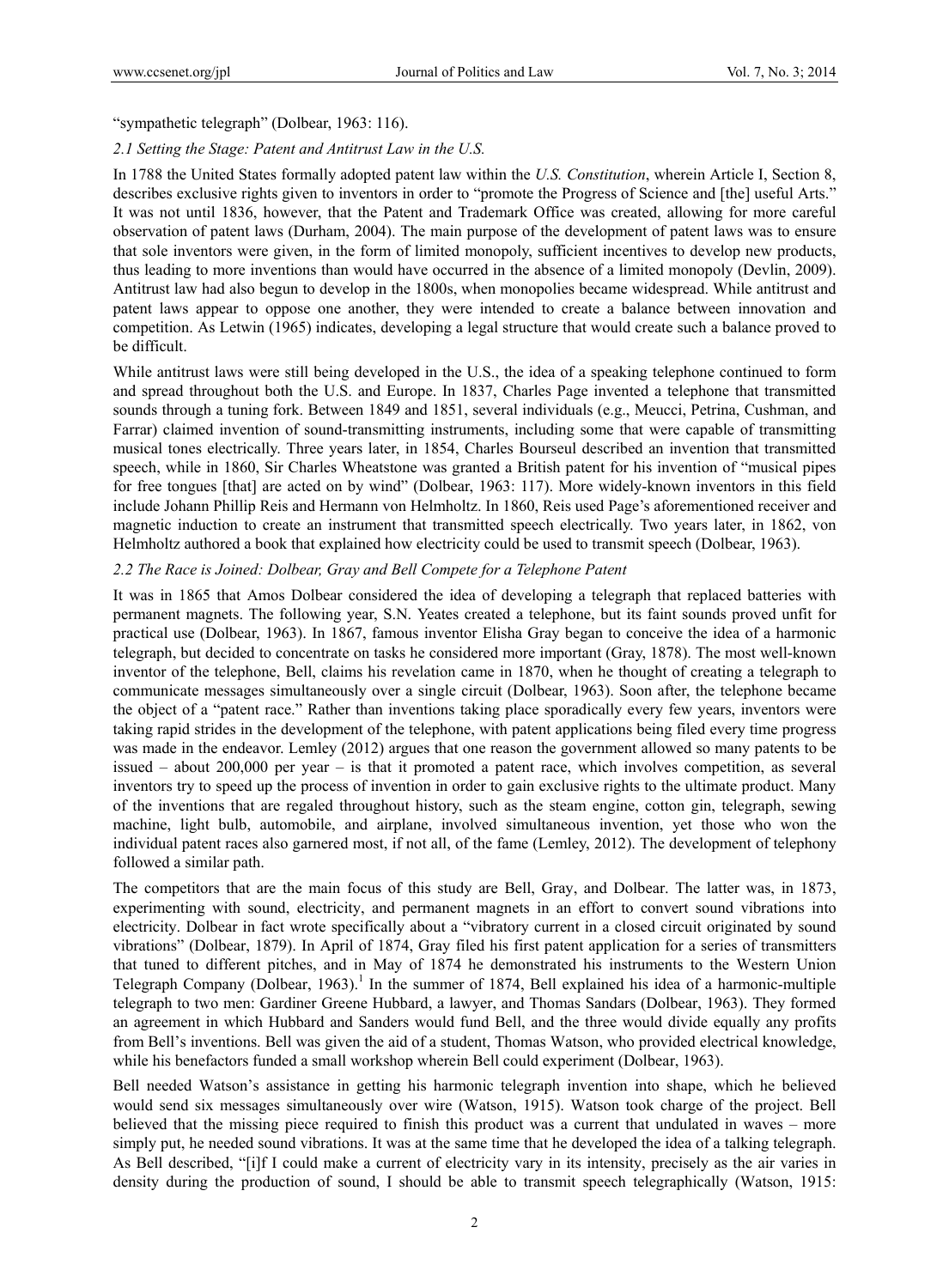1,506)." He did not pursue this idea immediately, though, and continued to work on his harmonic telegraph. By October of 1874, Bell filed a patent for his harmonic-multiple telegraph. In what appears to be a classic case of simultaneous invention, Bell was informed by the patent office that Gray had filed an interfering patent; receiving this news, Bell continued to make alterations to his invention (Dolbear, 1963).

## *2.3 The Race is Won: A Public Choice Perspective of Bell's Telephone Patent*

On April 6, 1875, Bell obtained a patent for "A Method of Multiple Harmonic Telegraphy," which was "a form of transmitting instrument which could be utilized on telegraph lines and transmit two or more telegraphic signals simultaneously across wires (Dolbear, 1963: 125)." Within this patent, Bell was using an electro-magnet, rather than the permanent magnet with which Dolbear experimented. This became the famous patent in which Bell was given credit for the invention of the telephone. It must be emphasized that within this patent, nothing was mentioned about the transmission of electrical speech, and Bell had yet to capture articulate words using the machine. It was not until early June of 1875 that an accident took place that changed Bell's life. He was working on his harmonic telegraph in one room tuning receivers while Watson was in another (Watson, 1915). Watson snapped the steel reed of an instrument which was connected to the same circuit, while Bell was cursing at the instrument in the other room in frustration. Bell then excitedly ran into the other room and announced to Watson that he had heard the first real sound to be transmitted electrically, realizing that it should be able to transmit speech as well. That night, he gave Watson directions on how to construct the first speaking telephone (Watson, 1915).

It was at this point, nearing the beginning of 1876, that the story of the development of telephony connects with the public choice concept of rent seeking, as described in Tullock's (1967) seminal study on the welfare cost of tariffs, monopoly and theft, which shed new light on the resource costs associated with efforts to secure monopoly in various industries. Tullock's analysis was later supplemented by Krueger (1974) and Posner (1975), with the former coining the term "rent seeking" to describe lobbying activity as an avenue for firms to seek political favor that results in some type of barrier to entry, such as a patent, that protects incumbent producers from potential competition, as in the development of telephony. In January of 1876, Bell's lawyers took his new patent, which provided improvements in telegraphy, to the patent office. They persuaded officials there to use "prompt and preferential treatment (Dolbear, 1963: 127)." On February 14, 1876, Bell and Gray were forced to compete head to head against each other. On this day, Bell's patent had been filed, as well as Gray's caveat for an electric speaking telephone. Gray submitted a patent on the "art of transmitting vocal sounds or conversations telegraphically through an electric circuit (Gray, 1878: 79)." Both were told on February 19, 1876, that there would be a 90-day period during which Bell's patent would be suspended and Gray would have an opportunity to file another application (Dolbear, 1963). Bell's attorneys argued, however, that Bell's patent had been filed earlier in the day on the February 14, 1876. Hearing this, the patent office revised its statement, and lifted the suspension on Bell's patent (Dolbear, 1963). Bell's lawyers took the liberty of informing Gray, who did not understand the circumstances. Gray remained under the impression that he still had 90 days to file his own patent (Dolbear, 1963).

On March 7, 1876, Bell was given his patent on "Improvements in Telegraphy," and Gray had no opportunity to defend his own invention. Gray noticed that Bell's patent was nearly identical to the caveat that he had applied for on February 14, 1876 (Dolbear, 1963). Furthermore, Bell had never spoken of using a liquid transmitter until February 14, 1876, and he could not get his invention to work properly until March of 1876, a month after his patent had been filed (Dolbear, 1963). Thus, skepticism arose, as some believed that Bell's attorneys were dealing unfairly within the patent business. It was rumored that they had access to the patent office officials through an "underground railroad" (Dolbear, 1963: 129). On March 10, 1876, the telephone Bell had created transmitted its first, famous sentence: "Watson, come here, I want you (Watson, 1915: 1,510)." However, during an exhibition in May of 1876 at the American Academy of Arts and Sciences at Boston, Bell's invention could only produce inaudible sounds (Dolbear, 1963).

In the fall of 1876, Dolbear met Percival D. Richards, who offered to market his inventions. Dolbear already had a telephone prepared, which used a permanent magnet and required only a few slight improvements before marketing (Dolbear, 1963). He was ignorant to the formalities of patent law, however, and had no idea that he was facing intense competition. Dolbear wanted to perfect his telephone so that it was of the utmost ability by the time he applied for a patent. Thus, instead of rushing to the patent office, he brought his telephone to a machine shop in order to have the rods re-magnetized (Dolbear, 1963). Unfortunately, Dolbear was unaware that this was the same shop in which Bell, his main competitor, performed all of his experiments. Hubbard contacted Richards to tell him that this permanent magnet telephone had already been patented by Bell (Dolbear, 1963). Having been friends with Bell, Richards believed that Hubbard was telling the truth and did not verify the claim.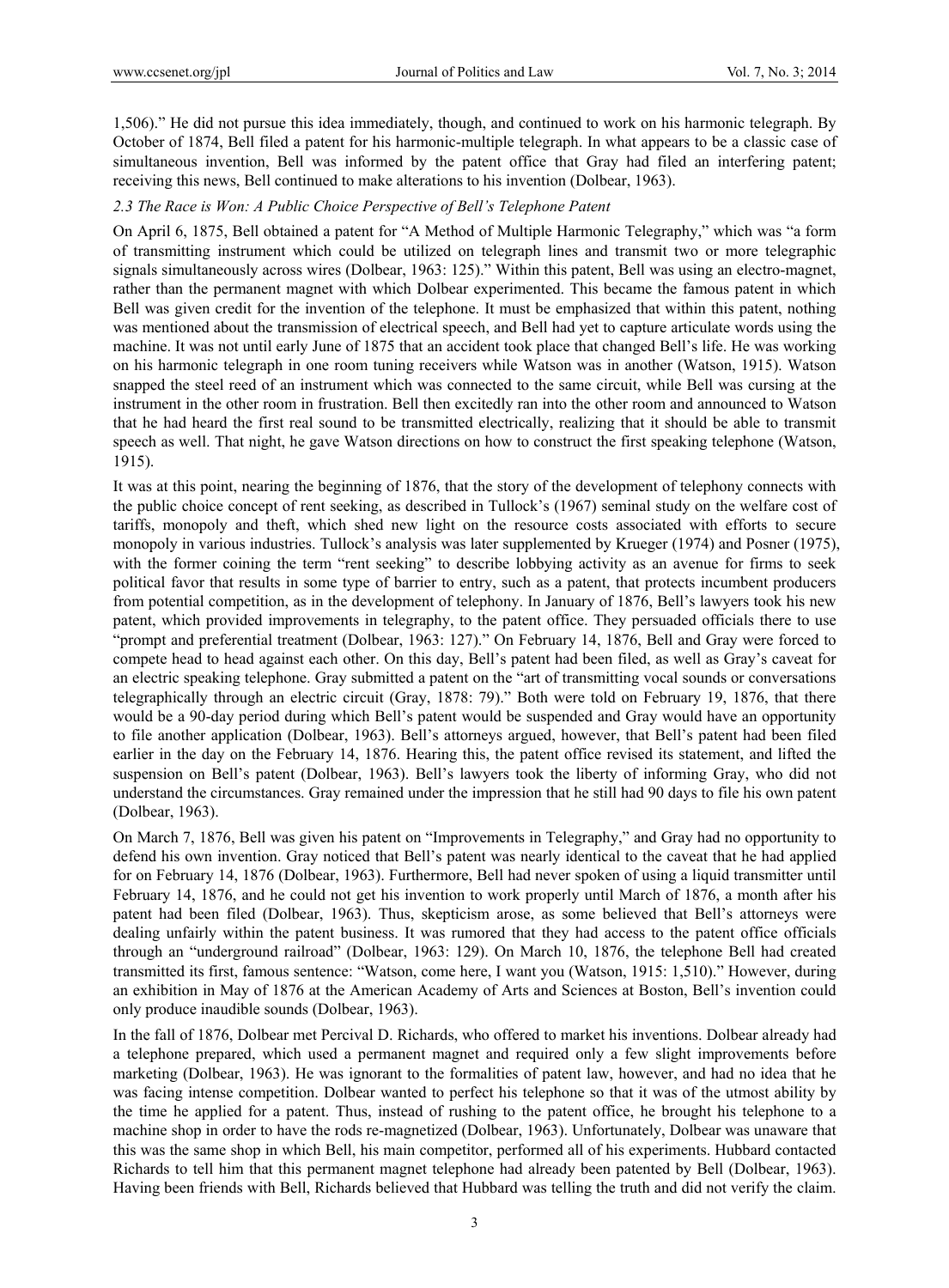When Richards proposed a joint patent between the two inventors, Hubbard refused. At this point, Dolbear and Richards discontinued (some say foolishly) their attempt to obtain a patent (Dolbear, 1963).

Parallel to his patent battle the year before with Gray, Bell had never mentioned using a permanent magnet in his telephone before obtaining a patent for it on January 30, 1877. This was only four days after he had filed, and conveniently right after Dolbear had sent his invention to the machine shop. Within this patent, Bell had also spoken of his discovery of "pulsatory currents from magnets acting upon a circuit," a subject about which Dolbear had discussed in a published paper in 1873 (Dolbear, 1963: 139). It was then that Dolbear became aware that he had perhaps gifted Bell the telephone invention, which included his original idea of a permanent magnet and metallic diaphragm (Warner, 1994).

Upon this realization, Dolbear wrote Bell a letter seeking clarification on the matter. When Bell did not reply, Dolbear wanted to file a lawsuit but his attorney persuaded him that a lawsuit would be both lengthy and costly. Bell ultimately replied to Dolbear with a letter claiming that he had no previous knowledge of Dolbear's invention, and he invited Dolbear to visit him in person to discuss matters further (Warner, 1994). When Dolbear arrived at Bell's home, he was asked if it was okay if a "friend" were present (Dolbear, 1963: 141). Bell's "friend" was actually his attorney, Hubbard. Dolbear explained his inventions to Bell and Hubbard, but received no reciprocation from the two concerning Bell's inventions. Dolbear claimed that Bell did, however, state that, "[i]f Dolbear had applied for a patent on the receiver during the fall of 1876 he would have been ahead of Bell," although later, under oath, both Bell and Hubbard denied such a statement on Bell's part (Warner, 1994: 11). Moreover, Bell and Hubbard testified to the opposite – that Dolbear admitted to Bell that Bell had invented the telephone first (Dolbear, 1963). $<sup>2</sup>$ </sup>

Though he was facing what he believed to be unfair circumstances, Dolbear remained confident that he had an invention that was more useful than Bell's and that would provide greater benefit to the public. To gain funds for his experiments, Dolbear made an agreement with the Western Union Telegraph Company on December 6, 1877, for the provision of funding.<sup>3</sup> Soon after, Western Union was investigated by the Bell Telephone Company for infringement, and the former wanted to cancel their contract with Dolbear and buy his inventions. Dolbear asked for \$10,000, and Western Union agreed (Dolbear, 1963). Later, Dolbear discovered that Western Union was willing to pay him up to \$100,000 for his inventions (Warner, 1994).<sup>4</sup> This case against Western Union would later be referred to in history as the "Dowd" case, and it would be the precedent for the monopoly that the Bell Company would build. As Dolbear (1963: 152) concludes, "Bell and his associates were the promoters of the invention Bell claimed as his own, and their successors in the Bell Company were the ones who by their relentless legal suits were able to destroy all other telephone usage and to build up one of the greatest industries in the world."

As Western Union prepared for the case, William H. Forbes approached Hubbard and Sandars seeking financial backing in return for control of the company.<sup>5</sup> Within three months of working in Western Union, he was elected president. Now under his control, the Bell Telephone Company merged with the New England Company to create the National Bell Telephone Company. Western Union still provided intense competition, though, and National Bell saw them as a major threat (Dolbear, 1963). The two companies avoided a court case and instead agreed that National Bell Telephone Company would pay Western Union a nominal fee, and in return receive rights to all of Western Union's patents, including those of Dolbear and Gray. In the future, Western Union would discontinue their work on telephones and continue only with telegraphs (Dolbear, 1963). Because of his earlier settlement with Western Union, Dolbear gained no benefit from the agreement. On March 17, 1880, National Bell Telephone Company officially acquired the assets and liabilities of Western Union. The Bell monopoly was quickly gaining force as it acquired its competitors (Dolbear, 1963).

Judge John Lowell of Massachusetts filed a decree on April 14, 1881, giving Bell exclusive rights to the electrically speaking telephone. Bell's attorneys won this case by stating that his patent consisted of "any device that transmitted speech by electricity (Warner, 1994: 12)." Rather than the patent pertaining to the specific telephone Bell had allegedly created, Bell was now stating that he had a right to all electric transmission of speech. This claim is seen to be extremely influential to history given that without the phrases "speaking telephone" and "articulate speech" in the Bell patent, "[n]owhere could the judge reasonably discover that the patent had to do with the transmission of speech, i.e. a telephone (Warner, 1994: 12)."

American Bell Telephone Company was involved in 600 cases regarding Bell's telephone patent (Langdon, 1933). In each case, Bell won due to the original "Dowd" decision.<sup>6</sup> One of the 600 cases began on October 20, 1880, when American Bell Telephone Company sued Dolbear for infringement (Langdon, 1933). Dolbear had continued to work on the telephone after his agreement with Western Union ended, and he was praised by the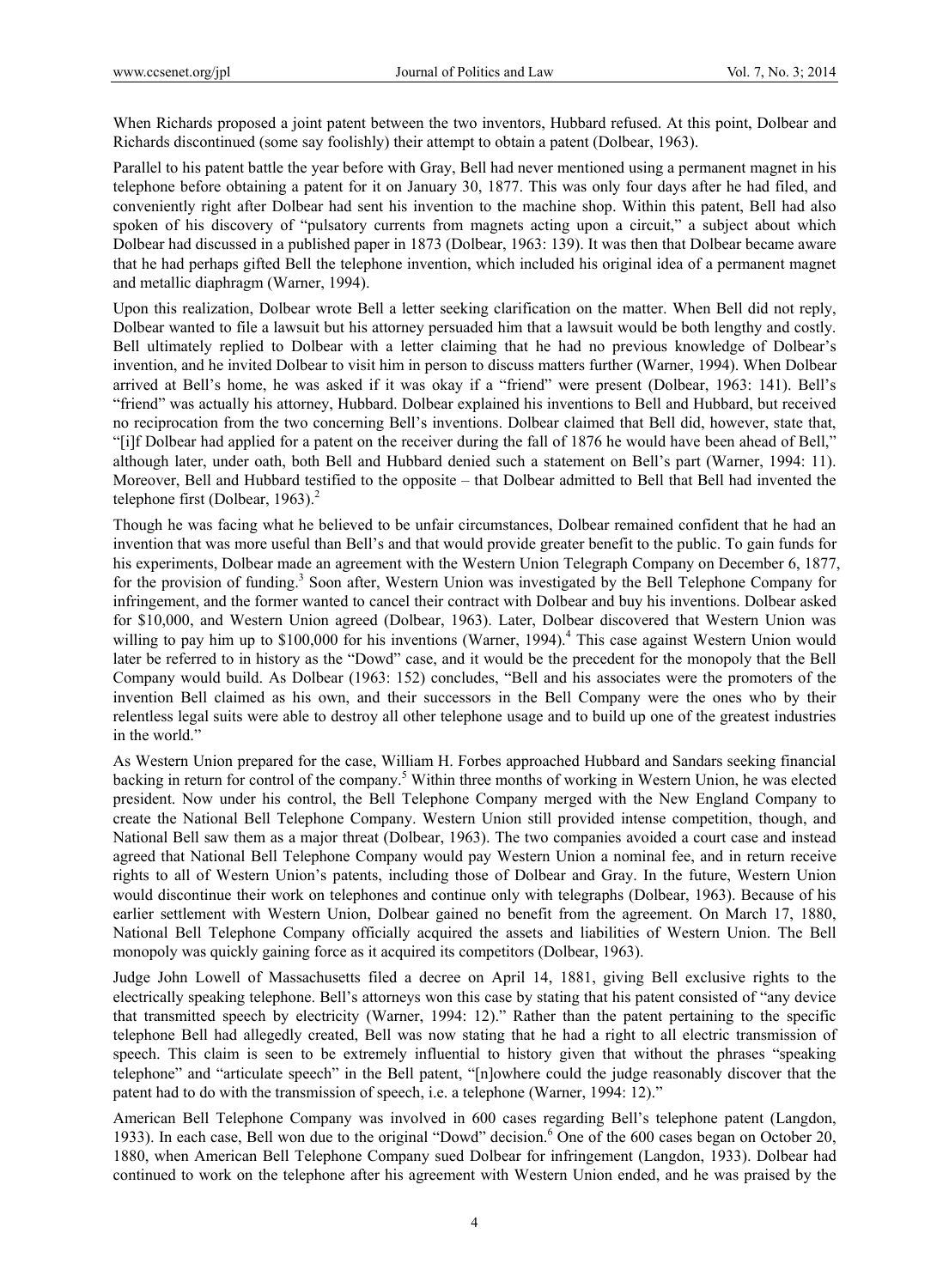editor of *Scientific American* as having developed the best telephone. In addition, the magazine stated that if he had been knowledgeable of patent laws, Dolbear may hold fame as the inventor (Warner, 1994). Dolbear's most recent phone used static electricity, which is very different from the dynamic electricity that Bell's telephone used. He was the first to apply static electricity to an invention in general, and clearly the first to use it in a telephone. Dolbear's invention was superior in that it transmitted speech over longer distances, did not have problems with induction, produced clearer speech, and was completely original (Dolbear, 1963).

The State of Massachusetts granted Dolbear a charter on December 10, 1879, for the development of The Dolbear Electric Telephone Company. On May 31, 1880, Dolbear filed for a patent for this invention, but was rejected, with the Commissioner of Patents stating that "it would not work as it was contrary to science (Dolbear, 1963: 164)." After later proving his invention's abilities to the Commissioner, the patent was granted to Dolbear on April 5, 1881. He continued to improve upon his new telephone, and was granted another patent on April 26, 1881 (Dolbear, 1963).<sup>7</sup>

It seemed impossible that Dolbear could lose this court case against Bell. Judge Gray stated that "t]here can be no patent for a mere principal," but still that Bell was "not restricted to the particular form of mechanism or apparatus by which he carries out that process (Dolbear, 1963: 171)." This did not seem logical to Dolbear's attorney, who argued that it is impossible to patent the basic idea of transmitting speech by wire. Dolbear's defense argued that this idea had already been public knowledge, citing Reis' and other inventions that preceded those of Bell, adding that such a broad process cannot be patented, but the mechanism specified within the patent could (Dolbear, 1963).<sup>8</sup>

On the date of August 25, 1883, Judge John Lowell decided in Bell's favor once again, forcing Dolbear to discontinue his work and give all profits to American Bell Telephone Company. The judge stated that Reis' invention did not pave way for Bell to create the telephone, but still believed that Bell had paved the way for Dolbear to invent his own version of the technology. Bell had, once again, "exclusive right to manufacture and operate any form of the telephone (Dolbear, 1963: 172)." This decision brought about a rise of anger among inventors. They believed that this court case went against the patent system, and saw that the courts were paving the way for American Bell Telephone Company to rise as a monopoly. Even James Lightfoot, a patent examiner, stated, "[t]he court decision rendered in the case of the American Bell Telephone Company against Amos E. Dolbear, et al., was the most incredible and unjust decision that the patent office has ever witnessed (Dolbear, 1963: 173)."

Patent laws require that each patent abide by a multitude of standards. As noted earlier, Bell patented an "abstract idea (Durham, 2004: 24)." While the actual telephone that Bell drew within his patent would have been a valid invention, the whole concept of transmitting speech described previously appears to have been too broad to patent. Patent applications require that potential inventions be described in a detailed manner such that experts in that particular field are able to recreate them (Durham, 2004). Moreover, in order to make sure that the inventor's particular idea is not too limited, the applicant should also include alternative ways in which the idea could be implemented (Durham, 2004). Bell's patent of March 7, 1876, included a single picture covering ". . .the method of, and apparatus for, transmitting vocal or other sounds telegraphically . . . by causing electrical undulations, similar in form to the vibrations of the air accompanying the said vocal or other sound (Casson, 1910: 37)." Contrary to patent application procedure, Bell's application did not include any alternative ways in which the aforementioned could be accomplished, yet it still claimed the entire realm of transmitting sounds telegraphically with the use of electricity.

A third requirement within the patent application process is that the inventors describe exactly what the patent "covers" (Durham, 2004: 19). One main requirement for patents is that they must be definite – specification shall "conclude with one or more claims particularly pointing out and distinctly claiming the subject matter which the applicant regards as his invention (Durham, 2004: 73)." However, the patent official who issued Bell's patent stated in court that he did not realize what the patent was claiming, and that if he "had believed it was for a talking telephone…[he] would have required a practical demonstration of its utility…as a talking machine (Warner, 1994: 12)." Thus, had Bell wanted to create a monopoly over the entire field of speaking telephones, he would be required to include that aim explicitly in his patent application. He never used the phrase, however, and it was arguably a stretch for his attorneys to claim that he had such rights over the entire telephonic industry. Thus, due to the lack of definition and absence of alternative options in his patent application, in conjunction with the broad, abstract idea that he was claiming, one could argue that Bell should not have won the "Dowd" case.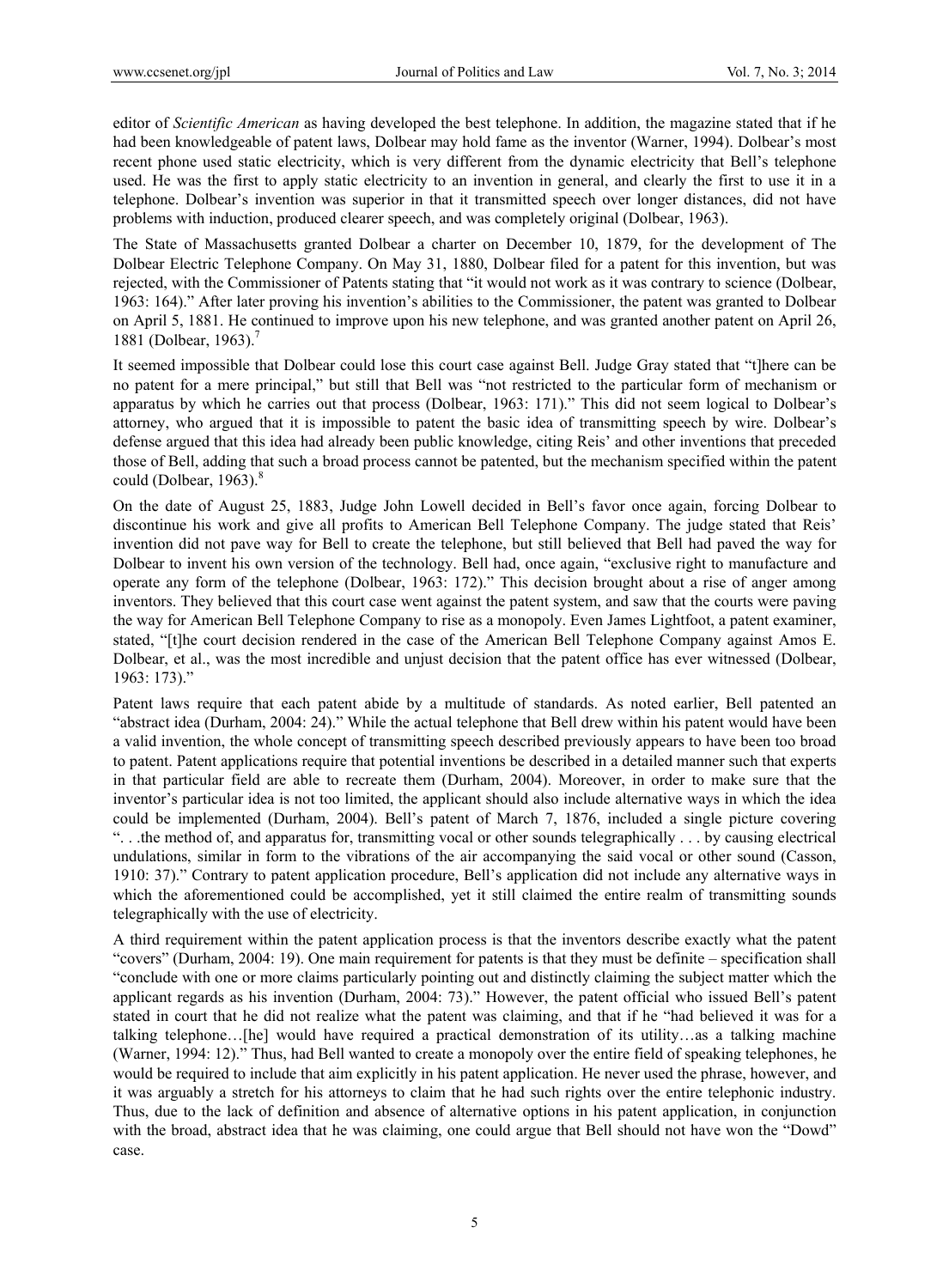Although it may have been a difficult climb, another legal remedy for Dolbear would have been to file suit against Bell on the grounds of "inequitable conduct," which consists of "misrepresentation made to the Patent Office, or a withholding of information (Durham, 2004: 127-128)." According to this approach, when Bell argued to Dolbear that Bell's version of the telephone had already been patented, Bell was knowingly taking someone else's ideas and using them as his own.<sup>9</sup> In his book on patent law, Durham shows the drawings, specification, and claims within a mousetrap patent to explain this legal approach. There, he states that "[i]f a mousetrap did not incorporate one or more of the elements, it would fall outside the scope of what was claimed (Durham, 2004: 21)." Similarly, Dolbear's new invention that used static electricity may have produced a valid patent, as would have his permanent magnet telephone in 1877, had Bell not taken actions to prevent such a result. The question to observers, then, was: why did the patent office allow new telephone patents after Bell's, if they were to be overruled in court each time (Dolbear, 1963)?

Dolbear's company, in addition to many other telephone companies that had been defeated in court, appealed to have the matter solved by the U.S. Supreme Court. From 1883 to 1886, it began what would be referred to as "the telephone appeals," with its case being heard in October of 1886. After two years, the U.S. Supreme Court arrived at the same conclusion as prior courts, providing no new reasoning in its opinion. This came as a shock to Dolbear, given that in 1851, in a parallel case occurred concerning the Morse code patent, the U.S. Supreme Court ruled that the operation of transmission was not patentable. Thus, it seemed logical for Dolbear to believe that the Court would find the same ruling to apply in his case, which was of nearly the exact same nature.<sup>10</sup>

When The Pan Electric Company, owned by several government officials, planned to bring the Bell case to the government's attention, it appeared as though a different outcome might result. Upon hearing this, The American Bell Telephone Company decided to talk personally with President Grover Cleveland (Dolbear, 1963). The company asked Cleveland to allow the hearing to take place in the Court of Massachusetts, where the previous Bell cases had been heard. However, the President did not accept their request. Instead, the government sought further investigation in order to determine if the claims, which stated that Bell had fraudulently been awarded his patents and that his "invention" was already public knowledge, were true. The matter was taken to Ohio's court, where it was ruled that the case needed to take place in Massachusetts (Dolbear, 1963).

Bell wanted all of its cases to be in the court of Massachusetts given that Judges Lowell and Gray, the magistrates who had ruled on Bell's previous court cases, owned, within their respective families, significant stock holdings in the Bell Telephone Company (Dolbear, 1963). After they decided in favor of Bell in court, the stock prices rose dramatically, from \$200 to \$290 per share. Lowell and Gray claimed they were oblivious to this fact.11 Additionally, the patent examiner proclaimed earlier that he had shown Bell the caveat that Gray had filed, only to later mysteriously retract the statement (Dolbear, 1963). This episode made it curious that between February 14 and March 7, a new claim appeared in Bell's patent application that was the same claim Gray had given in his caveat, which included using a wire that vibrated in liquid. It was this addition that allowed Bell to make the telephone useful (Dolbear, 1963).<sup>12</sup> Believing that the case was the province of the U.S. Supreme Court, it was dismissed by Massachusetts in 1888. By this time, Bell's patent had expired, so the point was moot (Dolbear, 1963). The Bell Company had already created a monopoly in telephony.

# **3. Concluding Remarks**

It was about that time – the late 1880s – that the American public became concerned with the rise of monopolies, and the Bell cases were likely a large contributor to this concern. Many among the American public generally believed that monopolies and corporations were evil and "destructive to the principle of equal liberty (Letwin, 1965: 64)." After monopolies were attacked, so-called "trusts" began to form instead. However, they became known as the "latest version of the monopoly (Letwin, 1965: 70)." The situation of concern at the time was perhaps painted by the patent laws that had been created in the late 18<sup>th</sup> century. They appeared to promote monopolies in exchange for what was hoped to be innovation. Judges had no clear line to differentiate between real and purported advancements. It may be the case that Dolbear, Gray and perhaps others, paid a price for the blurred lines within which the economic and legal systems of the time came together.

#### **Acknowledgements**

The authors thank an anonymous referee of this journal for several helpful comments on an earlier version, archivists at Ohio Wesleyan University for their assistance. The usual caveat applies.

#### **References**

Casson, H. N. (1910). *The History of the Telephone*. Chicago, IL: A.C. McClurg. Devlin, A. (2009). The Stochastic Relationship between Patents and Antitrust. *Journal of Competition Law and*